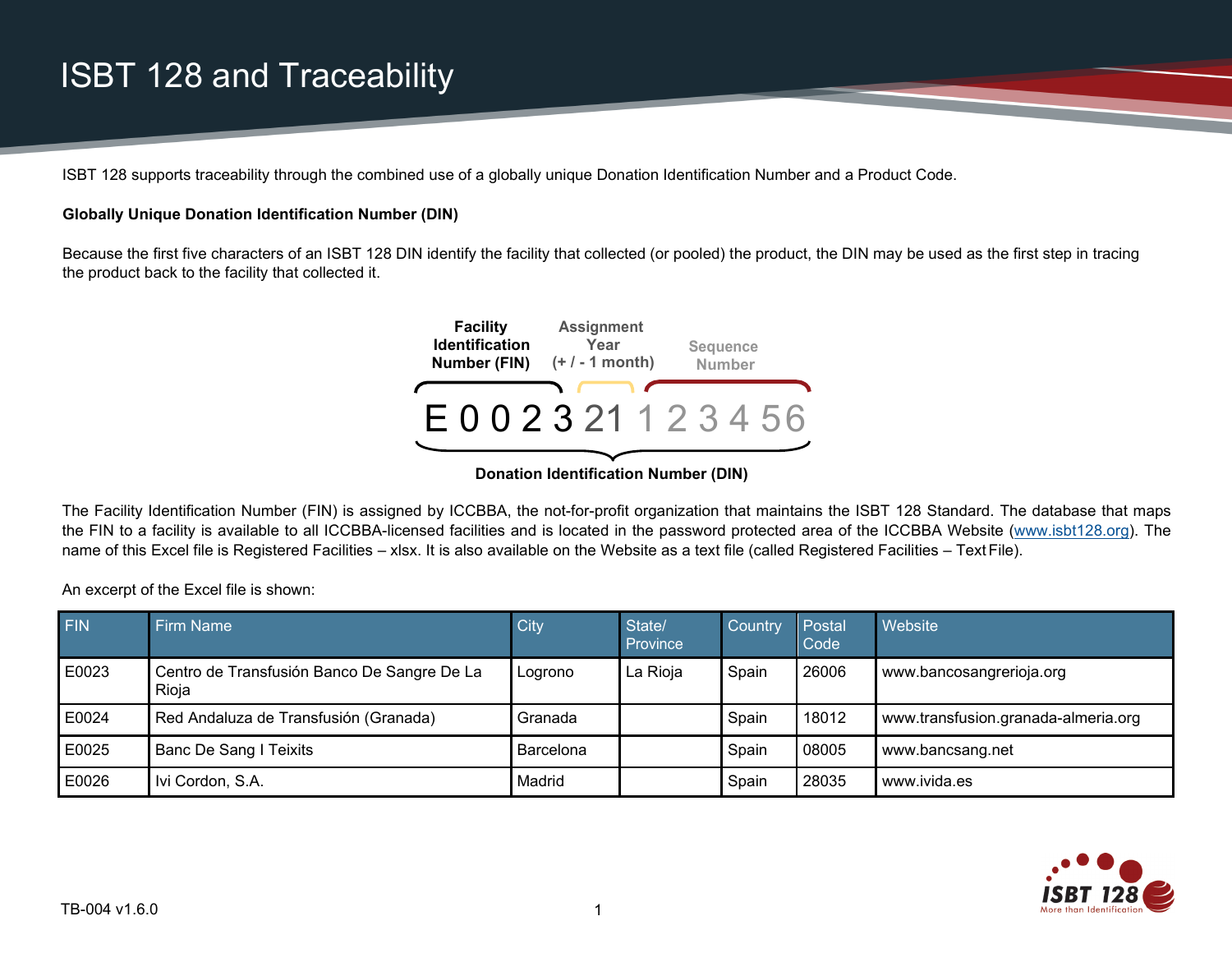The Registered Facilities database provides the name, location, and website of the collection facility.

For instance, if a product is received with the DIN E0023 21 123456, it can be seen that it was collected by Centro de Transfusion Banco De Sangre De La Rioja in La Rioja, Spain.

| <b>FIN</b> | <b>Name</b>                                       | City    | State/<br>Province | <b>Country</b> | Postal<br>Code | Website                  |
|------------|---------------------------------------------------|---------|--------------------|----------------|----------------|--------------------------|
| E0023      | Centro de Transfusión Banco De Sangre De La Rioja | Loarono | La Rioja           | Spain          | 26006          | www.bancosangrerioja.org |

A lookup program is also available on the ICCBBA Website at [\(www.iccbba.org/lookup-tools/find-facility-information\)](http://www.iccbba.org/lookup-tools/find-facility-information).

This program allows the user to find information on a collection facility by entering the FIN in the Search option of the program.

|                 | FIN Lookup Tool $\blacktriangledown$ |             |                               |                       |                 |
|-----------------|--------------------------------------|-------------|-------------------------------|-----------------------|-----------------|
| <b>FIN</b>      |                                      |             |                               |                       |                 |
| E0023<br>Search |                                      |             |                               |                       |                 |
|                 |                                      |             |                               |                       |                 |
|                 | <b>Search Results</b>                |             |                               |                       |                 |
| <b>FIN</b>      | <b>Firm Name</b>                     | <b>City</b> | <b>State/Province Country</b> | <b>Postal</b><br>Code | <b>Web site</b> |
|                 |                                      |             |                               |                       |                 |
|                 | Centro de<br>Transfusion             |             |                               |                       |                 |

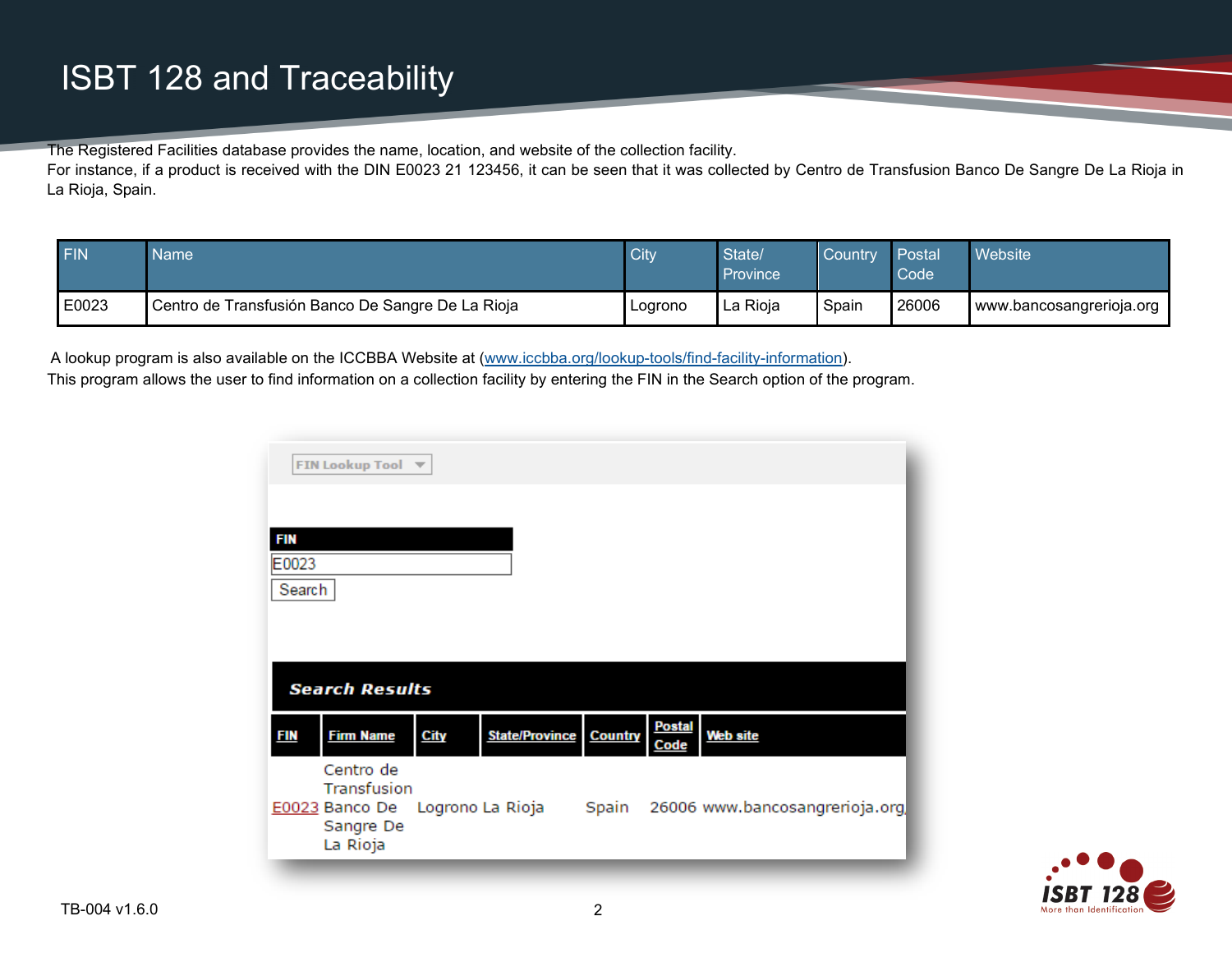## **ISBT 128 and Traceability**

#### **Product Codes**

Traceability requires that each medical product of human origin be identified uniquely. Because all products from a single donation will have the same DIN, uniqueness of each product is achieved through a combination of the DIN and the Product Code (with some exception to tissue products). For example, while both the Red Cells and the Plasma from a single donation will have the same DIN, they will have different Product Codes.

> **Product Description Code Collection Division Type Code Code** E 0 4 0 1 V A 0

ISBT 128 Product Codes have eight characters. For example, a Blood Product Code is E0401VA0.

### **ISBT 128 Product Code**

The first five characters in the example blood code comprise the Product Description Code and are mapped to their descriptions on a database found in the password protected area of the ICCBBA Website [\(www.isbt128.org\)](http://www.isbt128.org/). This database is called ISBT 128 Product Description Codes Database. E0401, the code used in this example, is the code for Red Blood Cells with CPD anticoagulant, AS-5 additive, with a nominal collection volume of 450 mL, stored at a refrigerated temperature and has been leukocyte reduced. It appears in the database in a format as shown below. Some columns from the database have been deleted in the example for simplicity.

| <b>PRODDESCRIPCODE</b> | <b>Class</b><br><b>Identifier</b> | Modifier<br><b>Identifier</b> | <b>PRODDESCRIPO</b>                                          | <b>CODEDATE</b> | <b>Product Formula</b>                |
|------------------------|-----------------------------------|-------------------------------|--------------------------------------------------------------|-----------------|---------------------------------------|
| E0401                  | C0002                             | M0000                         | <b>RED BLOOD</b><br>CELLS CPD>AS5/450mL/<br>refg ResLeu:<5E6 | 19 JUL 1996     | C0002-M0000-<br>V0001022-<br>V0014004 |

The sixth character of the blood Product Code indicates the type of collection. The key to this code is found on Table **RT008** in the *ISBT 128 Standard Technical Specification* (ST-001)*.* Some examples from this table are Volunteer homologous (V), Autologous (1), and Directed (2).

If a product is divided (that is, a Red Blood Cell component is divided into multiple pediatric aliquots), ISBT 128 allows each division to be uniquely identified

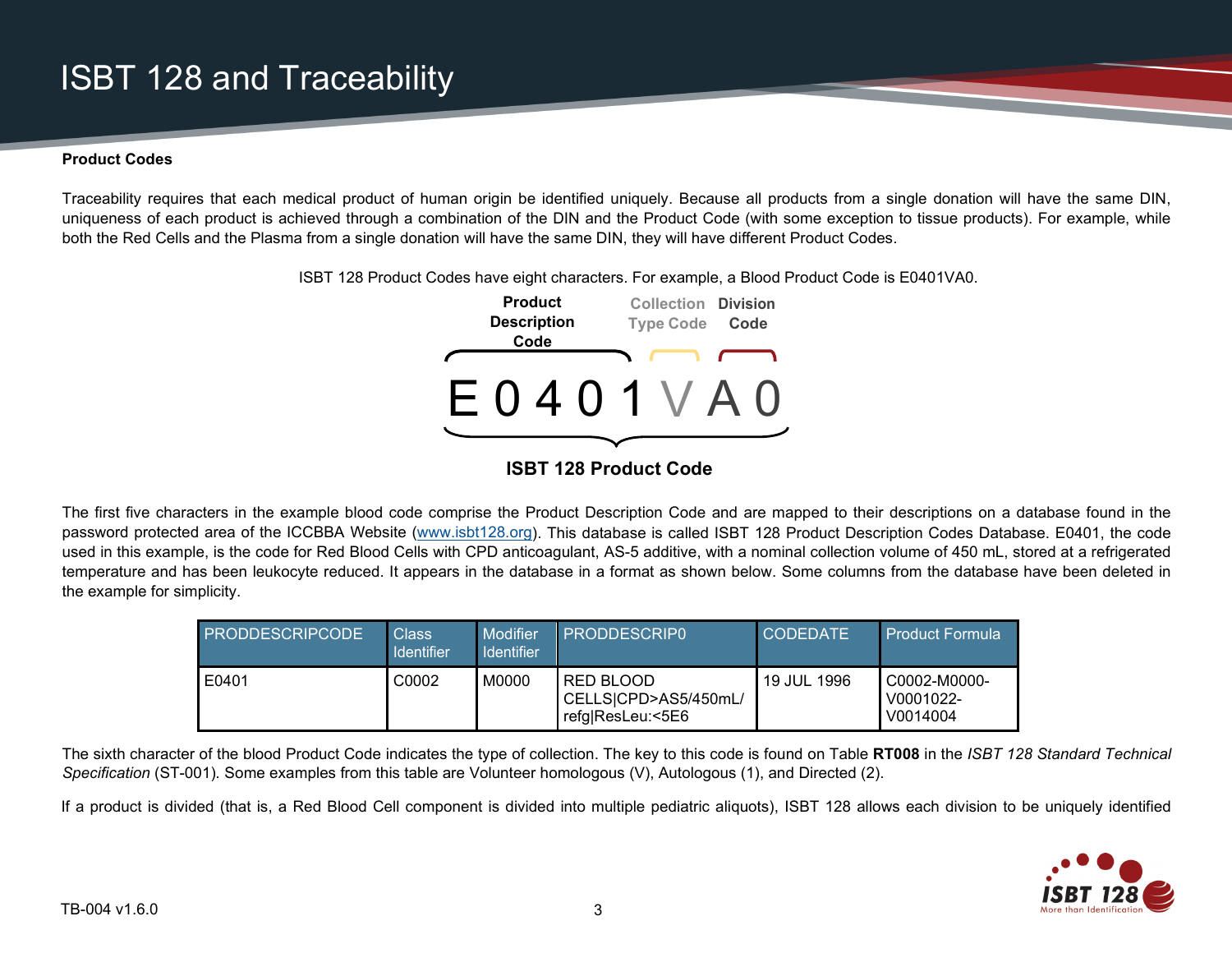through the use of the seventh and eighth positions in the data structure. When a product is not divided, the characters in the seventh and eighth positions are zeroes (e.g., E0401V00). If this product is divided into two aliquots, the zero in the seventh position changes to an upper-case letter. One division becomes E0401VA0 and the other division becomes E0401VB0, allowing each to be traced separately. If the first division (E0401VA0) is subsequently divided again (perhaps into syringe aliquots), the eighth character changes to a lower-case letter (E0401VAa).

Some of the ISBT 128 product codes utilize the sixth, seventh, and eighth characters of the product code as a three-digit division code. The tissue product code below is an example of this.



This is important to note because the division code is an essential element for traceability. Using an incorrect division code could lead to a duplication of identifiers and may ultimately compromise traceability. For detailed information about DINs and Product Codes see the *ISBT 128 Standard Technical Specification* (ST-001).

It can be seen that ISBT 128 provides a tool to achieve traceability for medical products of human origin by uniquely identifying each product that is made. The globally unique DIN allows each donation to be linked to a donor, and, in combination with a Product Code, allows each product from that donation to be linked to a recipient.

#### **MPHO Unique Identifier**

The ISBT 128 Standard also has an MPHO Unique Identifier that can be captured in Electronic Health Records as a single unique identifier for each MPHO unit administered to the patient. This serialization of each unit is achieved by assigning a twenty-nine character code that is a combination of the processing facility code (5 characters), product description code (5 characters), ISBT 128 DIN (13 characters), and division code (6 characters). This MPHO Unique Identifier can also be conveyed in an electronic message such as an XML message. Reference Table RT042 contains the ISBT 128 Data References for use in Electronic Messages. This information is available via the ICCBBA website [https://www.isbt128.org/uri.](https://www.isbt128.org/uri)